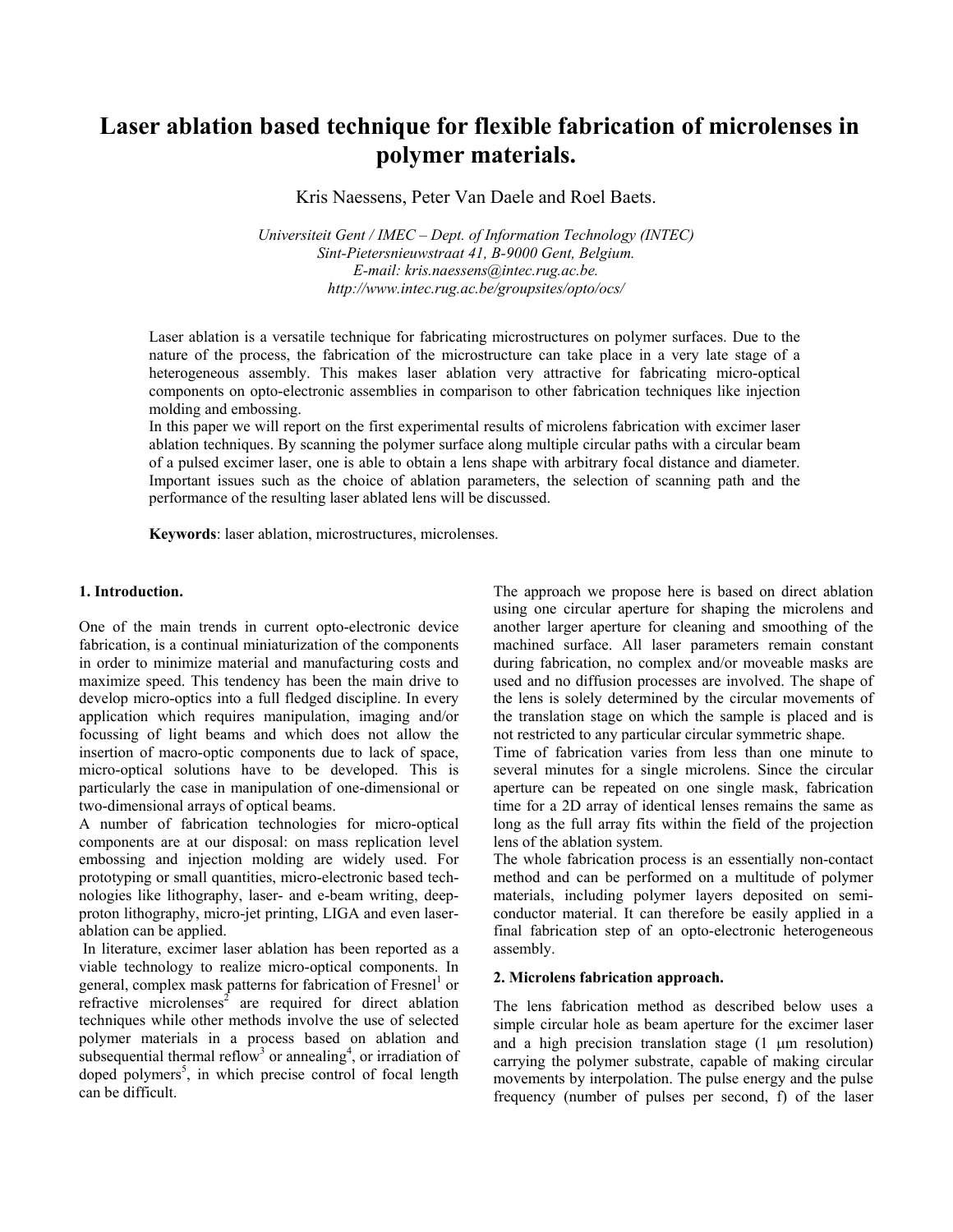remain constant during the process. While the excimer laser is firing pulses, the translation stage makes subsequent circular concentric movements with different radii and speeds. By careful choice of both speed and radius, one can obtain an arbitrary desired surface shape with circular symmetry, as we will explain below.

## **2.1. Profile of the ablated trench.**

In the experimental set-up we use a projection lens to image the circular aperture onto a polymer substrate with a certain demagnification. We assume that this aperture is homogeneously irradiated by the laser beam, resulting in a constant energy density on the polymer surface within the image area (diameter ρ). A circular movement of the table will result in the ablation of a closed trench. If R is the radius of the circle, v the speed of the table movement and dpp the ablation depth per pulse, the resulting ablated profile can be described as

 $Depth(s, R, v) = Prob(s, R, v) \cdot A(r, v)$ 

in which

Prob(s, R, v) = 
$$
\frac{1}{\pi} \cdot a\cos(\theta) \cdot \Phi(R + \frac{\rho}{2} - |s|) \cdot \Phi(\frac{\rho}{2} - R + |s|) \cdot
$$
  

$$
\Phi(R - \frac{\rho}{2} + |s|) + \Phi(\frac{\rho}{2} - R + s) \cdot \Phi(\frac{\rho}{2} - R - s) \cdot \Phi(\frac{\rho}{2} - R)
$$
  
A(r, v) =  $\frac{2 \cdot \pi \cdot R \cdot f \cdot dpp}{v}$ 

 $\Phi$  is defined by  $\Phi(x) = \begin{cases} 0 & x < 0 \\ 1 & x > 0 \end{cases}$  $x < 0$ >  $\prec$  (heaviside function) and  $\theta = \frac{4}{-2 \cdot R \cdot |s|}$  $R^2$ ) – s<sup>2</sup> 2 4 ρ ( θ  $-2 \cdot R \cdot$  $- R^2$ ) – =

with s the coordinate along the vertical axis.

Prob(s,R,v) can be interpreted as the normalized probability of a point with coordinate s, to be illuminated by the laser beam during one circular move of the sample stage (FIG. 1). One can distinguish two contributions to calculate this probability: the first one takes care of the area that is con-



**FIG. 1: Definition of the geometrical parameters in the expression of the trench profile.**

tinuously exposed to the laser pulses during the table movement and for which  $prob(s, R, v)$ is thus equal to 1. The second contribution is valid for points that are only partially illuminated during one circular movement of the table. This value can be obtained by calculating the overlap of the circle C1 and the aperture. A(r,v) represents the full ablation depth for points with  $prob(s, R, v)$ equal to 1.



**FIG. 2: Profile of the ablated trench as function of R and** ρ**.**

In FIG. 2 the upper function is illustrated for several values of R and ρ. Note the different scaling for the depth and coordinate axis. A comparison between this calculated profile and the experimental result for one value of R and  $\rho$  is shown in FIG.3.



**FIG. 3: Calculated and experimental profile of a circular trench (**ρ **= 100 µm) with R = 20 µm and v = 20 µm/s.** 

### **2.2. Approximation of the desired lens shape.**

In a next step we assume that a microlens shape can be approximated by having the substrate make several of the circular paths mentioned above with different radii and at variable speeds while the laser is firing pulses. This idea is illustrated in FIG. 4.

The overlap of the subsequent pulses within one circle determines the depth per channel and the overlap between the neighbouring channels can be chosen to achieve a smooth surface in accordance with the intended shape.

A least square method has been applied to optimize the radii and stage velocity in order to approximate a desired profile. The algorithm produces an approximation in a very fast way, however it should be noted that it is still based on finding a local and not an absolute minimum.



**FIG. 4: Approximation of a curved surface by subsequent ablation of circular trenches.**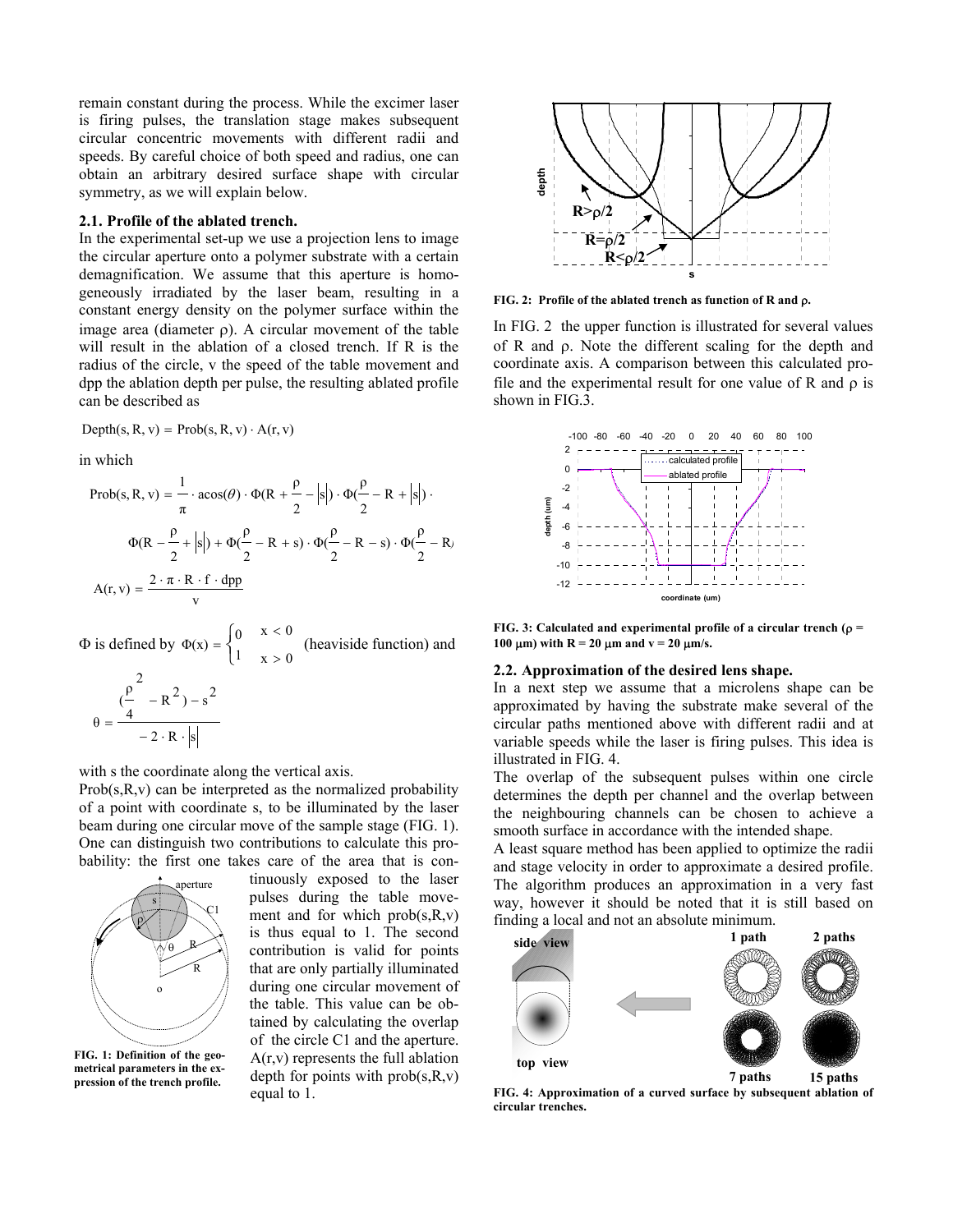#### **2.3. Laser ablation of the microlens.**

In a last stage, the optimal radii and speeds are used as an input to generate the control code for the translation stage of the laser ablation unit. This code will split up trenches with a depth larger than a certain  $d_{\text{max}}$  in several trenches with the same radii but smaller depths (higher speed of movement). And the order in which the several circles are written, as well as the starting coordinates for every circle can be randomized.

Finally the code is executed in order to ablate the desired surface shape. During the ablation process, laser pulse energy and frequency are kept constant. Only one aperture, which is imaged onto the polymer surface, is required and refocusing of the beam during the process is not necessary.

#### **3. Experimental results and discussion.**

The experiments were carried out with a Lumonics Pulse Master 848 (ArF 193 nm wavelength) and by means of an optical set-up (Micromaster from Optec) as in FIG 5. Until now, our research has been focused on polycarbonate as substrate material. In the near future however, other polymer materials will be investigated.



**FIG. 5 : Laser ablation set-up.**

A Molectron J3 pyroelectric joulemeter, put at far distance from the image plane, was used for energy density measurements (by aiming the beam at the beamsplitter). The polymer sample is about 250 µm thick and is positioned in a flow chamber mounted on the translation stage (FIG. 6). The ablated patterns and profiles have been measured by means of a confocal microscope of BMT.

In FIG. 7 an example is given in which an approximation of a cone with a half-top angle of 70 degrees is calculated. The beam aperture had an on-substrate imaged diameter of 100  $\mu$ m with an energy density of 180 mJ/cm<sup>2</sup>.

Note that laser ablation can only take away material from the substrate. This means that the top of the desired profile still needs to be below the surface level of the substrate  $(depth = 0$ in FIG. 7) and thus the structure has to be buried into the material. Measurement of the ablated sidewalls reveal a  $R_t$  (root mean square roughness) of less than 40 nm. Similar results have been achieved for other angles, including horizontal surfaces, buried into the substrate.

The same technique has been applied to fabricate a microlens with a diameter of 200 µm and a target focal length of 340 µm). FIG. 8 shows the 3D image of the result: an ablated microlens with a diameter of 200 µm and a focal length of 353  $\mu$ m (radius of curvature = 208  $\mu$ m, n<sub>pc</sub> = 1.59, NA  $\approx$  0.28). The approximation was accomplished by using 25 circles of different radii (FIG. 8, left) with an aperture of 100 µm. The profile of the lens is given in FIG. 9. and FIG. 10 illustrates the imaging qualities. The slight deviation in curvature of the ablated lens is not yet fully understood and still has to be determined, but is likely caused by a slightly smaller beam aperture.



**FIG.6: Detail of the flow chamber.**



**FIG. 7: Desired, approximated and ablated profile (** $E = 180$  **mJ/cm<sup>2</sup> at 20 Hz operation).**

After ablation of the profile, the sample is post-processed by additional exposure of the ablated zone by an aperture (diameter  $\rho_{\text{pp}}$ ) covering an area larger than the full lens surface, and at the same energy density as the previous fabrication step. During the exposure, the table performs a circular move with a small radius  $r_{pp}$  in order to ensure a homogeneous exposure within the region with diameter  $\rho_{\text{pp}}$  - $2 \cdot r_{\text{pp}}$ . Since no homogenizer is used in our set-up, this proves to be a useful way to spatially average the optical power within the aperture.

This post-processing accomplishes an ultimate debris removal. Another benefit of the post-illumination of the sample is masking the possible creation of a ripple due to